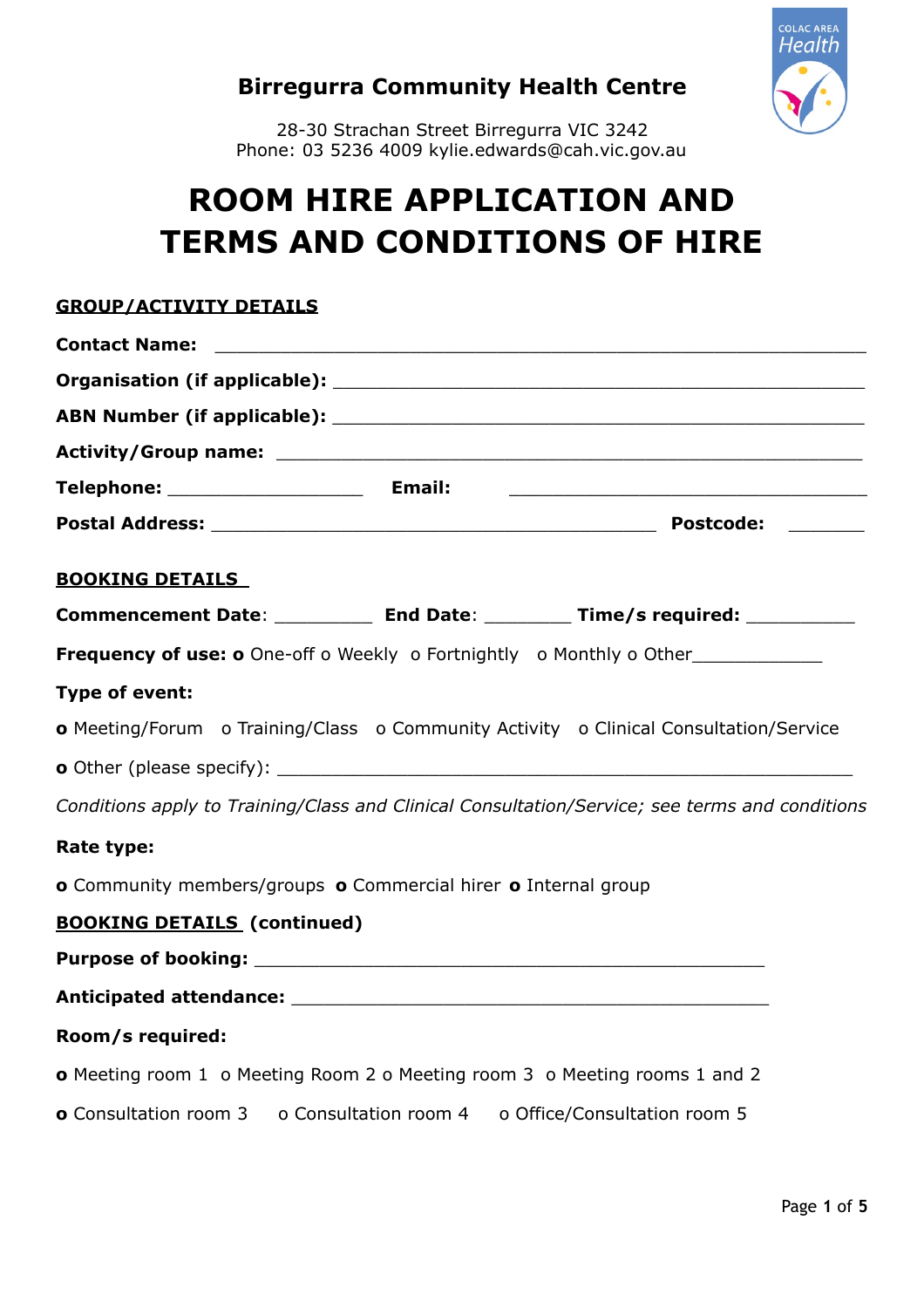#### **AGREEMENT**

Hirers of Birregurra Community Health Centre rooms and equipment are required to abide by all Terms and Conditions of Hire set out in this document.

I confirm that I have read, understood and agree to abide by the terms and conditions listed in this document, and that I am authorised to accept these terms and conditions.

| Name:               |              |  |  |
|---------------------|--------------|--|--|
| Group/Organisation: |              |  |  |
| Signed:             | Date signed: |  |  |

# **TERMS AND CONDITIONS OF HIRE**

#### **ROOM HIRE RATES – DEFINITIONS**

#### **Community members and community groups:**

Subsidised hire rates apply to Birregurra community members and groups. These rates also apply to individuals and/or not-for-profit community groups who reside within the areas immediately surrounding Birregurra, and individuals and/or not-for-profit community groups who access the Birregurra Community Health Centre on a regular basis.

#### **Commercial hirers and for-profit organisations:**

Standard rates that apply to any/all hirers that are intending to provide a service, class or activity that will make a profit for the hirer (including locals). It also refers to any/all organisations that are for-profit organisations. These rates also apply to individuals and groups who are not members of the Birregurra community and immediate surrounding areas.

#### **Internal groups:**

Additionally subsidised rate for ongoing groups and activities that are in full or in part coordinated by BCHC.

#### **CANCELLATION**

Please provide notice of cancelation to the BCHC Coordinator 3 days prior to the booking date otherwise room rental rates will be charged to the hirer.

All hirers are responsible for notifying their clients or participants of their cancellation.

#### **ROOM HIRE RATES AND CHARGES**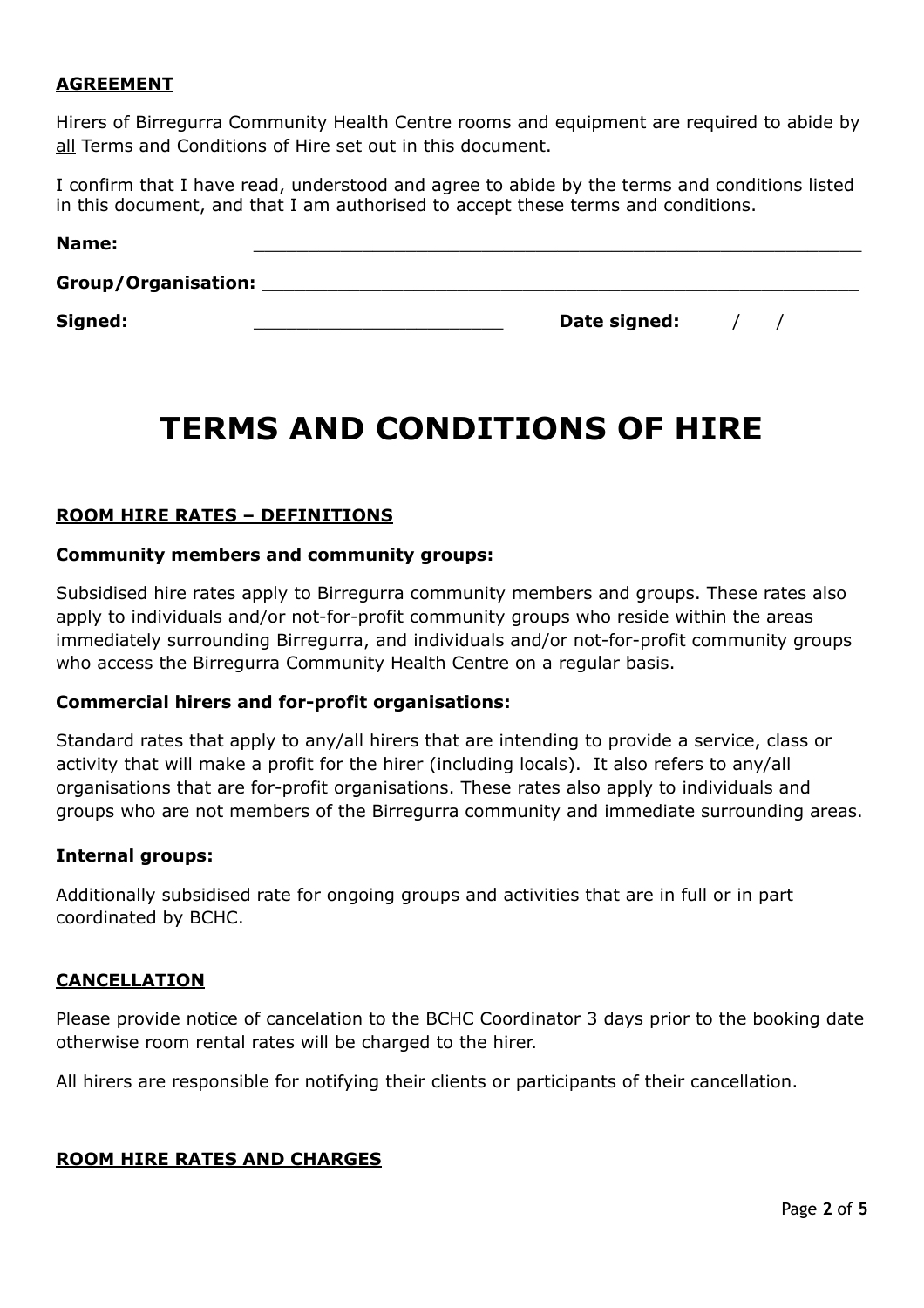## **Non-clinical room hire rates:**

| <b>ROOM/S</b>                                           | <b>Community members</b>   |         | <b>Commercial Hirers</b>   |          |
|---------------------------------------------------------|----------------------------|---------|----------------------------|----------|
|                                                         | Under 3 hours Over 3 hours |         | Under 3 hours Over 3 hours |          |
| Meeting Room 1 OR 2 OR 3                                | \$10.00                    | \$15.00 | \$20.00                    | \$35.00  |
|                                                         |                            |         |                            |          |
| <b>Meeting Rooms 1 and 2</b><br>(without dividing wall) | \$15.00                    | \$20.00 | \$35.00                    | \$65.00  |
| <b>Kitchen Only</b>                                     | \$10.00                    | \$15.00 | \$20.00                    | \$35.00  |
| Meeting Room 1 OR 2 Or 3<br><b>PLUS Kitchen</b>         | \$15.00                    | \$20.00 | \$35.00                    | \$65.00  |
| <b>Meetings Rooms 1 and 2</b><br><b>PLUS Kitchen</b>    | \$20.00                    | \$30.00 | \$65.00                    | \$125.00 |

## **Clinical Room Hire Rates:**

| <b>ROOM/S</b>                     | <b>Community members</b><br>Under 3 hours Over 3 hours |         | <b>Commercial Hirers</b><br>Under 3 hours Over 3 hours |         |  |
|-----------------------------------|--------------------------------------------------------|---------|--------------------------------------------------------|---------|--|
|                                   |                                                        |         |                                                        |         |  |
| <b>Consultation Room 3</b>        | \$15.00                                                | \$30.00 | \$35.00                                                | \$65.00 |  |
| <b>Consultation Room 4</b>        | \$10.00                                                | \$20.00 | \$25.00                                                | \$45.00 |  |
| <b>Office/consultation room 5</b> | \$10.00                                                | \$20.00 | \$25.00                                                | \$45.00 |  |

## **Internal groups:**

Internal groups are required to provide \$1.00 per person attending the group or activity.

## **PAYMENT OPTIONS**

## **BCHC encourages community connection and engagement. If your group has financial constraints, please speak to the Coordinator to discuss other options.**

Payment can be made by placing the correct amount in the yellow envelopes located in the kitchen, labelled with your group name and date. Place envelope in the locked post box to the right of the front door upon leaving the facility, where the key is to be returned.

# **ROOM HIRE AVAILABILITY**

BCHC will re-evaluate room booking agreements every 3 months and may cease the agreement based on the current needs of the centre and community.

## **PUBLIC LIABILITY INSURANCE**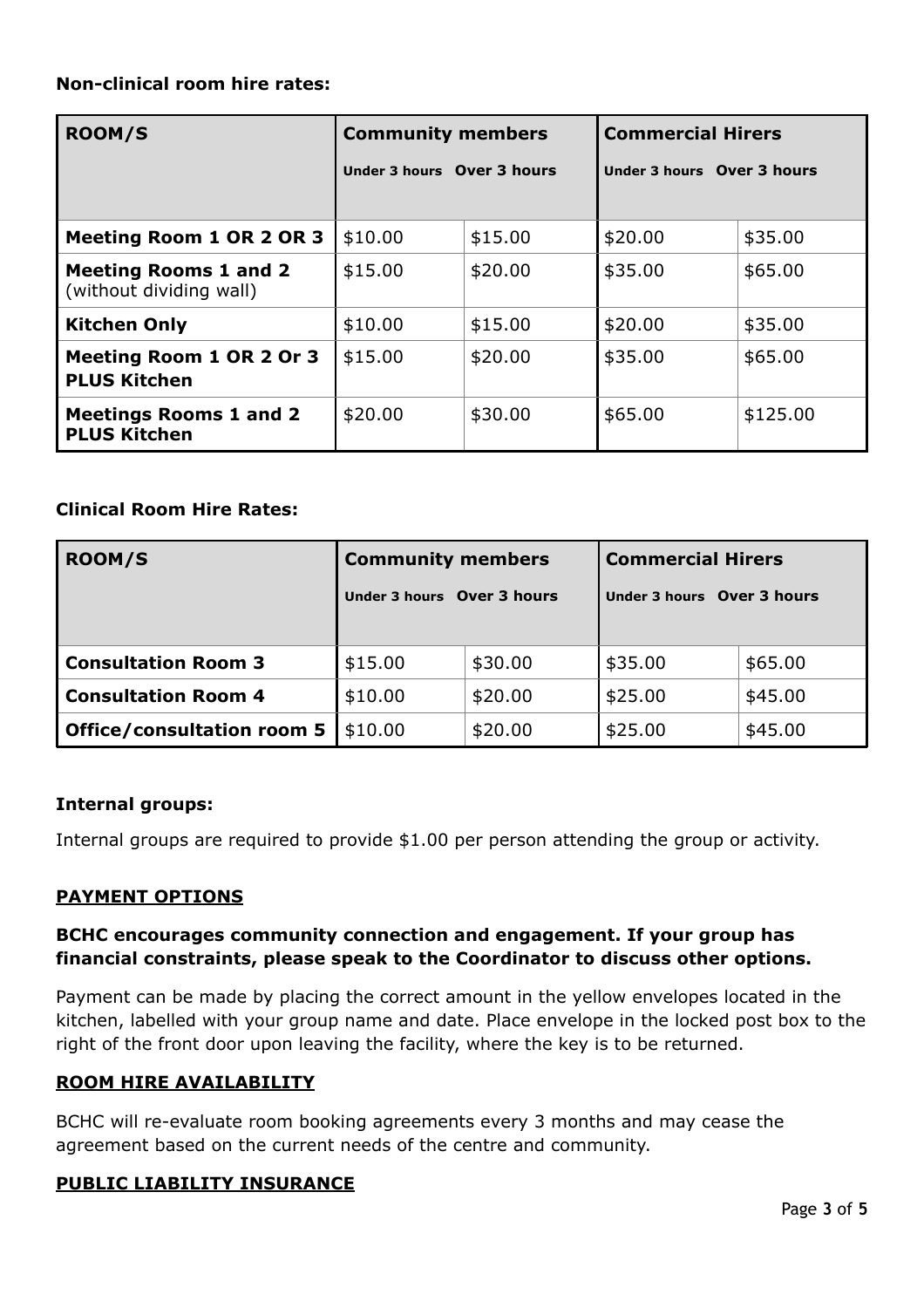# **For all community members/groups and non-clinical hirers:**

All hirers of the Birregurra Community Health Centre non-clinical rooms, including all 'internal' groups, are covered by Colac Area Health's Public Liability Insurance.

## **External service providers:**

Public Liability Insurance for a minimum of \$20 million is required for all external service providers hiring clinical consultation rooms for the provision of medical and related services. These groups must provide a copy of public liability insurance details and certificate of currency with the completed 'Room Hire Agreement' prior to their booking.

External Service Providers are also required to provide evidence of Professional Indemnity. Colac Area Health reserves the right to refuse room hire due to failure to provide proof of insurance coverage.

# **KEYS**

Keys can be collected from the BCHC Coordinator or reception staff during office hours on the day of, or day prior to the booking and returned to the locked Australia Post box located to the right of the front door when exiting the facility. Lost keys and tags must be reported to the BCHC Coordinator. A fee of \$100 will be charged for any lost keys.

#### **SECURITY AND SAFETY**

BCHC evacuation procedures are located in the main foyer, and are to be followed in the case of any emergencies that occur during the period of hire.

All hirers are responsible for their own safety and the safety of each participant in their group or activity. All hirers are responsible for the security of BCHC facilities when in use.

## **SPECIFICATIONS**

## **All tutors and instructors (non-clinical & clinical):**

Anyone renting a space and offering professional services at CAH is expected to provide services of a high quality and is required to hold appropriate and relevant qualifications and credentials to support their scope of practice.

A private provider of professional clinical services must be credentialed through Colac Area Health. Please contact the coordinator for credentialing procedures.

An organisation renting the space must provide a letter verifying the credentials and qualifications of their staff member to provide the service for which the space is rented.

#### **Ongoing bookings:**

• It is a requirement that all ongoing bookings be renewed on an annual basis, including all contact information and booking detail

#### **CLEANING**

• All furniture and equipment, including kitchen equipment, is to be returned to its original position after use